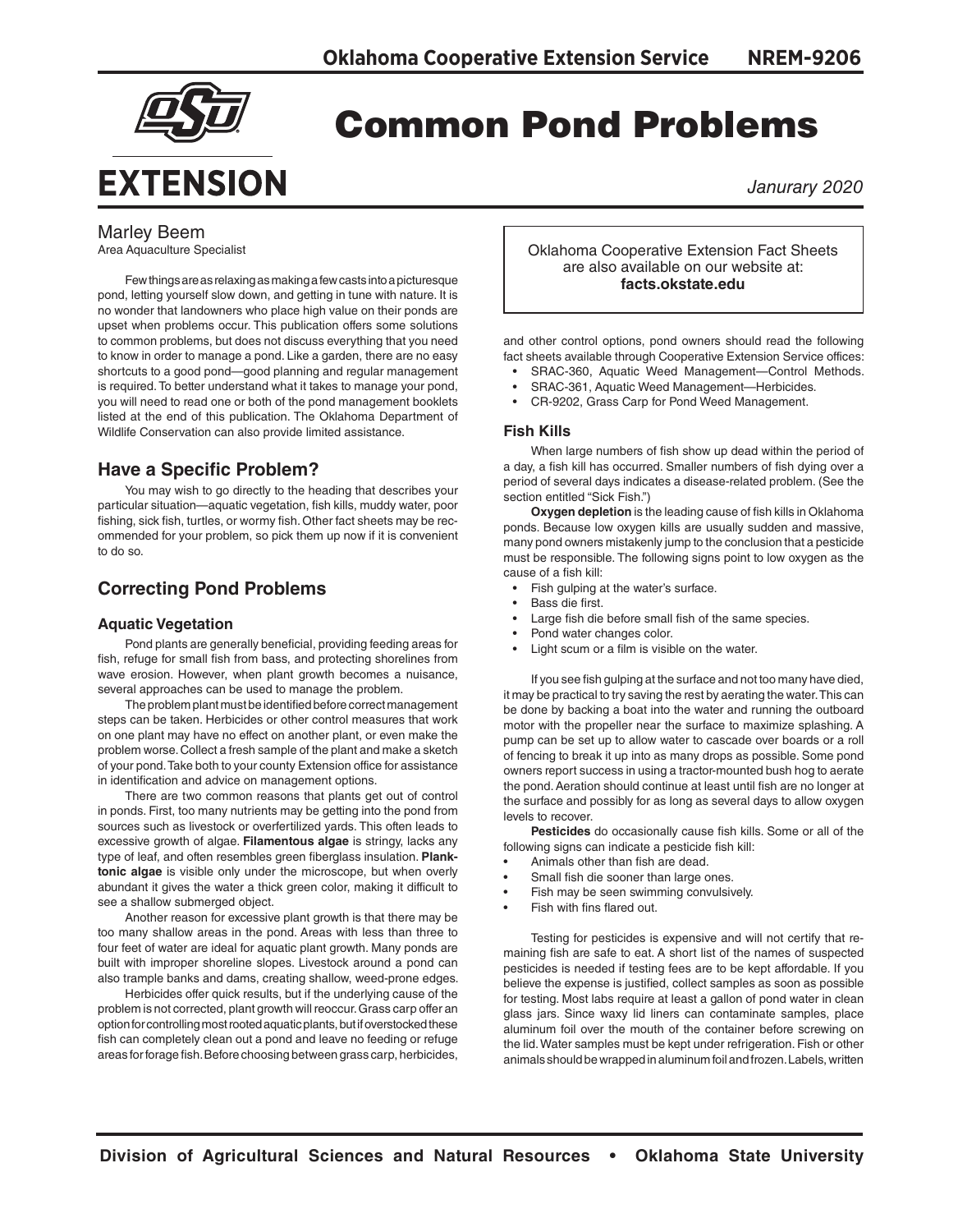in pencil and listing date, time and place collected, and your name and phone number, should be securely attached to jars and placed inside the wrappings around the animals. Contact the ODEQ State Environmental Laboratory Services, 405-702-1000 for advice on pesticide testing. If the fish kill is in public waters, contact your local game ranger for an on-site inspection. Rangers can be reached by calling the law enforcement division of the Oklahoma Department of Wildlife Conservation (ODWC) at 405-521-3719.

# **Muddy Water**

Before attempting to clear muddy water, determine if any areas are actively eroding in the pond watershed or the pond itself that will continue to muddy the pond. Your county Soil Conservation Service office is an excellent source of practical advice on controlling erosion. If it is not practical to stop the erosion, then a check dam built above the pond may still be able to keep the pond clear by allowing sediment to settle before water enters the pond.

Muddy water can be of two different types. To determine which type you have, fill a glass jar with pond water and allow it to sit undisturbed for one week. If the sediment collects at the bottom and the water above it is fairly clear, then it is **settleable by gravity**. If it does not, the particles are **chemically suspended**.

If your sample is settleable by gravity, you need to determine what is stirring the sediments in your pond and eliminate that cause if possible. Carp or other bottom feeding fish may need to be eradicated. A pond that is strongly mixed by wind may benefit from planting a windbreak.

If your sample is chemically suspended, you may wish to try applying inexpensive hay to the edge of the water. As it decays, hay (or other organic matter) creates electrical charges that cause clay particles to clump together and settle out. Two small bales of hay per surface acre should be scattered around the pond edge at 14-day intervals until clearing occurs. No more than four or five treatments should be done each year. You can also try placing one small bale along the shoreline every 40 feet. If these methods are not effective, consider applying limestone, gypsum, or filter alum. Refer to one of the pond management booklets listed under "Other Information" for advice. These substances usually are quicker acting but cost more and require hard work to properly apply.

If it is not feasible to clear your pond, then you may wish to consider using it to produce catfish. Up to 1,000 pounds of catfish per surface acre can be grown using catfish feed. Put out no more than 20 pounds of feed per surface acre per day to avoid a fish kill. Large bass should be removed from the pond before stocking catfish fingerlings.

# **Poor Fishing**

In far too many ponds, Oklahomans have discovered that an afternoon of fishing yields only scrawny, undesirable fish. Before you conclude that the pond requires corrective action, be sure you have tried fishing with a variety of lures and methods at various times. Keep records of how long you fish, the fishing method used, and what size and kind of fish you catch. Such records will be useful when seeking advice from an Oklahoma Department Of Wildlife Conservation fisheries biologist, a qualified fish hatchery operator, or when reading a pond management booklet to determine what corrective steps to take.

Perhaps the most common situation is that there are **lots of small, thin sunfish and very few or no largemouth bass**. This indicates that bass have been overharvested—this can easily occur, especially in ponds of only a few acres. If you have access to largemouth bass big enough to eat the largest size bluegill in the pond, you may be

**Muddy water does not cause flavor problems—muddy flavors in fish are the result of compounds produced by certain species of microscopic plants called algae.** 

**Fish commonly called "perch" in Oklahoma are actually a group of similar fishes correctly called sunfish. These sunfish species include bluegill, redear sunfish, green sunfish, long-ear sunfish, orange-spotted sunfish and others. Bluegill can be distinguished from other sunfish by their ear flaps, which are blue completely to the edge.** 

able to bring bluegill reproduction under control. A largemouth bass must be at least two and a half to three times longer than a bluegill in order to swallow it. Most pond owners will find it too expensive to purchase large bass. Instead they should consider catching bass from the wild and carefully handling and transporting them to their pond. Catch limits, legal fishing methods, and all other fishing regulations must be observed when doing so.

If you cannot obtain large bass, the best option for improving fishing is usually to eliminate all fish and restock. If your pond has a bottom drain, or you set up a siphon or pump, you can partially drain the pond to reduce the amount of rotenone needed. If you choose to totally drain your pond, be aware that fish can remain alive in puddles. Allow the pond to dry until the bottom cracks or apply one half pound of quicklime per 10 square feet of puddle. Use caution to keep it out of your eyes. For advice on restocking, see the section "Preventing Pond Problems—Follow recommended fish stocking practices."

Another common situation is **too many of one or more of the following: crappie, mudcats (bullheads), shad, shiners, goldfish, green sunfish together with poor bass and bluegill populations**. Although crappie are well liked by anglers, they should not be stocked in most ponds. Their large number of young lead to stunted populations unless an effective bass population can be maintained. Flathead catfish should also be avoided since they will consume every other fish in a pond.

The solution for ponds predominated by these undesirable fish is to eliminate all fish and restock. Steps may then need to be taken to prevent the restocking of undesirable fish. See "Build a drop-off barrier" and "Follow recommended fish stocking practices" under the "Preventing Pond Problems" section.

# **Sick Fish**

If your fish have first been dying a few at a time and now at an increasing rate, or they are swimming strangely, then they probably have a bacterial infection or parasite problem. Fish weakened by lack of food or stressed by poor water quality are vulnerable to diseases. Quick increases in water temperature in the spring and the stress of stocking can also lead to problems.

In recreational fishing ponds, a common underlying cause of disease is lack of adequate food. Inspect several fish by holding them and looking at them from above. If they appear thin, the problem is probably a lack of food.

Overfeeding catfish can also be a problem—put out no more than they will clean up in 15 minutes. The maximum safe amount of feed is 20 pounds per surface acre each day. More than this amount will lead to stressful, if not fatal, low oxygen or high ammonia levels. It does not matter if the fish want to eat more—a standing water pond can only handle 30 pounds of feed per surface acre per day.

Feeding during winter should only be done with caution. Occasional light feedings of a sinking or semi-sinking feed, when the fish will take it and warm weather is predicted for several days, is acceptable. Never feed in such a manner that the feed goes uneaten or fish will have a full stomach when water temperatures drop.

# **Turtles**

Turtles are widely disliked because of their habit of stealing bait off hooks and eating fish held on stringers. It is rare for them to eat healthy fish. Before you take steps to kill turtles, consider other ways to hold your catch, such as in wire baskets or coolers.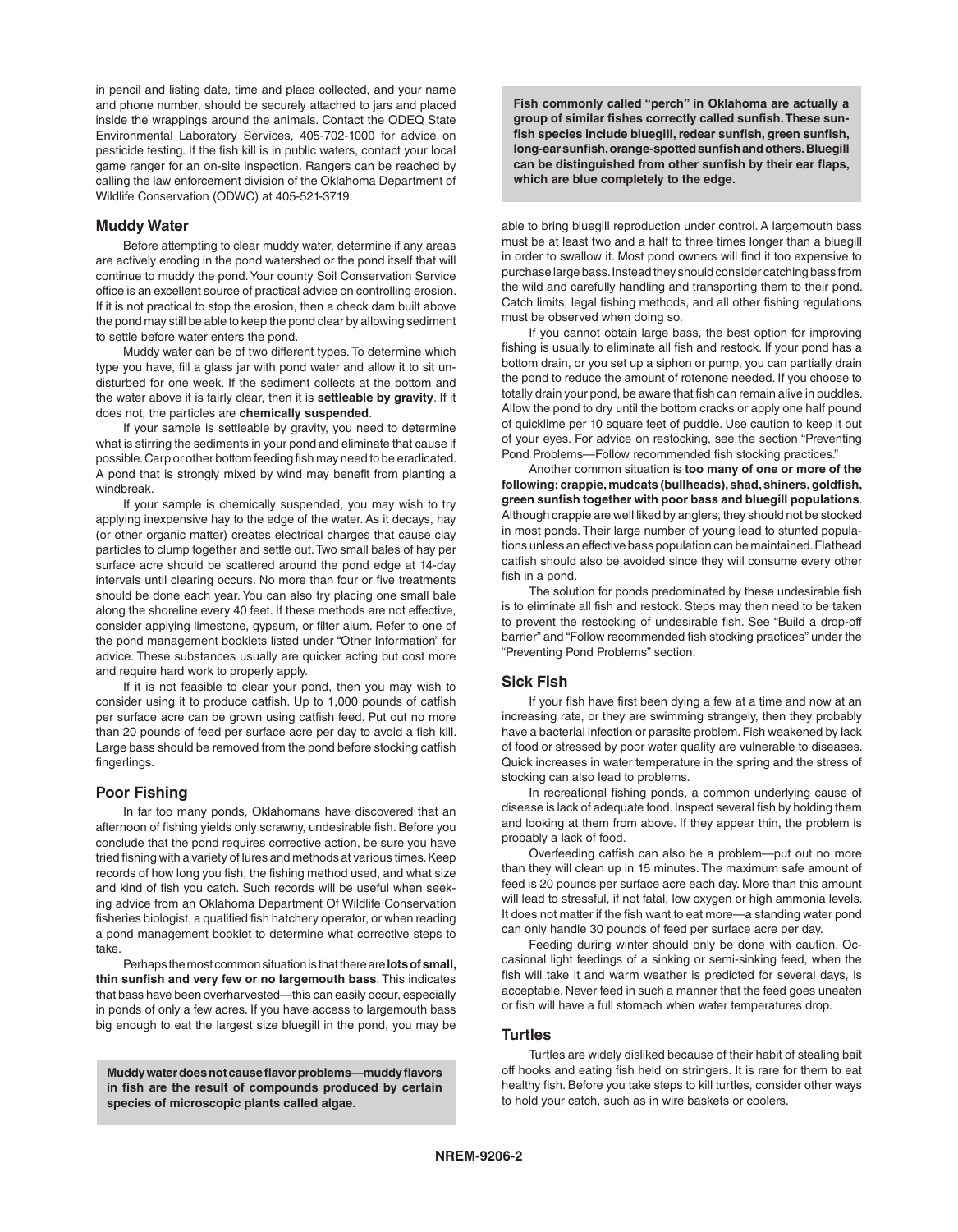

**Figure 1. A homemade trap can reduce turtle numbers.**

If you choose to reduce turtle numbers or enjoy eating turtle, then a "teeter trap" may be useful (Figure 1). Build a four-sided wooden box with a wire mesh bottom. Turtles smelling a piece of meat walk up a ramp and onto a teeter board. The teeter board pivots on a metal rod driven horizontally through the sides of the box. To prevent escape, 20D nails are driven in on the inside of the box, slanting head upwards, four inches apart and two inches above the water. Snapping turtles must be captured using other means such as a submerged hoop trap.

Taking of alligator snapping turtles, western chicken turtles, and map turtles is prohibited (1994 Oklahoma Fishing Regulations). Contact the nearest ODWC office for details.

# **Wormy Fish**

Discovering that your catch is riddled with pinhead-size yellow or white grubs or smaller black grubs is an upsetting experience. Although these pose no human health risk, they do ruin most peoples' appetite.

No chemical de-wormer for fish grubs exists. Recommended treatment is to break the life cycle of the parasites by eliminating or reducing the other hosts—**fish-eating birds** and **snails**. Fish-eating birds, such as cormorants, great blue herons, and kingfishers, can be encouraged to move on by scare devices or eliminating their roosting places. These birds, like most others, are protected by law and cannot be killed.

Snails thrive when aquatic plants are abundant. If a large part of the pond is taken up by aquatic plants, you may want to control plant growth using some of the methods discussed in the "Aquatic Vegetation" section. Another solution may be the redear sunfish. This is a native, snail-eating fish that can reduce snail numbers while also providing good fishing itself. They can be obtained in sufficient numbers by fishing. Redear can be distinguished from other sunfish by their long side (pectoral) fins which extend past the eye when bent forward. The ear flap usually has an orange or red crescent, but is mostly black with a light colored margin.

# **Preventing Pond Problems**

A pond that is built wrong or in the wrong place will have constant problems. Do not rely solely on advice from your neighbors or bulldozer operator. Your county Natural Resource Conservation Service (NRCS) office provides expert advice on pond construction and design assistance without charge.Cost share money for pond construction is seldom available but your NRCS office provides valuable on-site design assistance and specifications that will help ensure your pond is built the right way.

Here are some items to keep in mind when planning a new fishing pond:

# **Look for trouble above and around your proposed pond site.**

The following items can cause serious pond problems:

- Pesticides and fertilizer from yards or farmland.
- Oil and drilling fluids from oil wells.
- Large amounts of leaves--beware of too many trees nearby.
- Wastes from confined animal operations.

Also of concern are "trash" fish from ponds higher in the watershed. Fish can wash out of ponds and travel overland during heavy rains.

#### **Deepen pond edges to prevent weedy areas.**

Areas with less than three to four feet of water depth are ideal for rooted aquatic plants that may interfere with fishing or spoil a view. Survey and stake the waterline before beginning construction. Consider deepening the edge if the water will be less than one foot deep when you are at a point three feet out from the waterline. Soil removed in edge deepening can be used in the dam or to construct fishing berms jutting out into pond or pushed up if fill is well compacted (Figure 2).

An exception would be a pond owner wishing to attract waterfowl. In this case, shallow areas might be desirable for promoting the growth of plants used by ducks.



**Figure 2. Before a new pond fills, it is often wise to deepen the edges.** 

#### **Put a bottom drain in your pond.**

Being able to drain water from a pond can save money and improve your ability to manage your pond in many ways:

- Should you ever need to control trash fish, you can either do so by totally or partially draining the pond to reduce the amount of expensive fish toxicant needed to kill fish.
- Repair work on the spillway or dam is facilitated.
- Lowering pond water level is sometimes recommended to help control pond weeds and excess bluegill reproduction.
- Drains which pull overflow off the bottom of the pond improve conditions for fish by discharging deep, poor quality water.

An interior standpipe drain can be easily modified to draw water off the bottom by installing a larger diameter PVC pipe around it. The bottom of the pipe must be held off the pond bottom with the top sticking above the water's surface.

Every pond needs a bottom drain. If you must hold costs down, at least install an inexpensive drain using PVC pipe through the dam and anti-seep collars every 10 feet. Contact your county NRCS office for advice.

#### **Consider the pros and cons of a spillway barrier to avoid fish losses during heavy rains.**

If your pond spillway is narrow, the deep flow across it during big storms could allow fish to escape. Screens can keep fish in but pose the risk of a dam washout if improperly designed or maintained. Four foot long panels can be constructed from rebar in a welding shop and linked together on site. Rebar should run horizontally and have a one-inch spacing. One-inch mesh fencing is also acceptable but more prone to clogging. If your pond carries floating debris or you are unable to clean screens regularly, do not use spillway barriers.